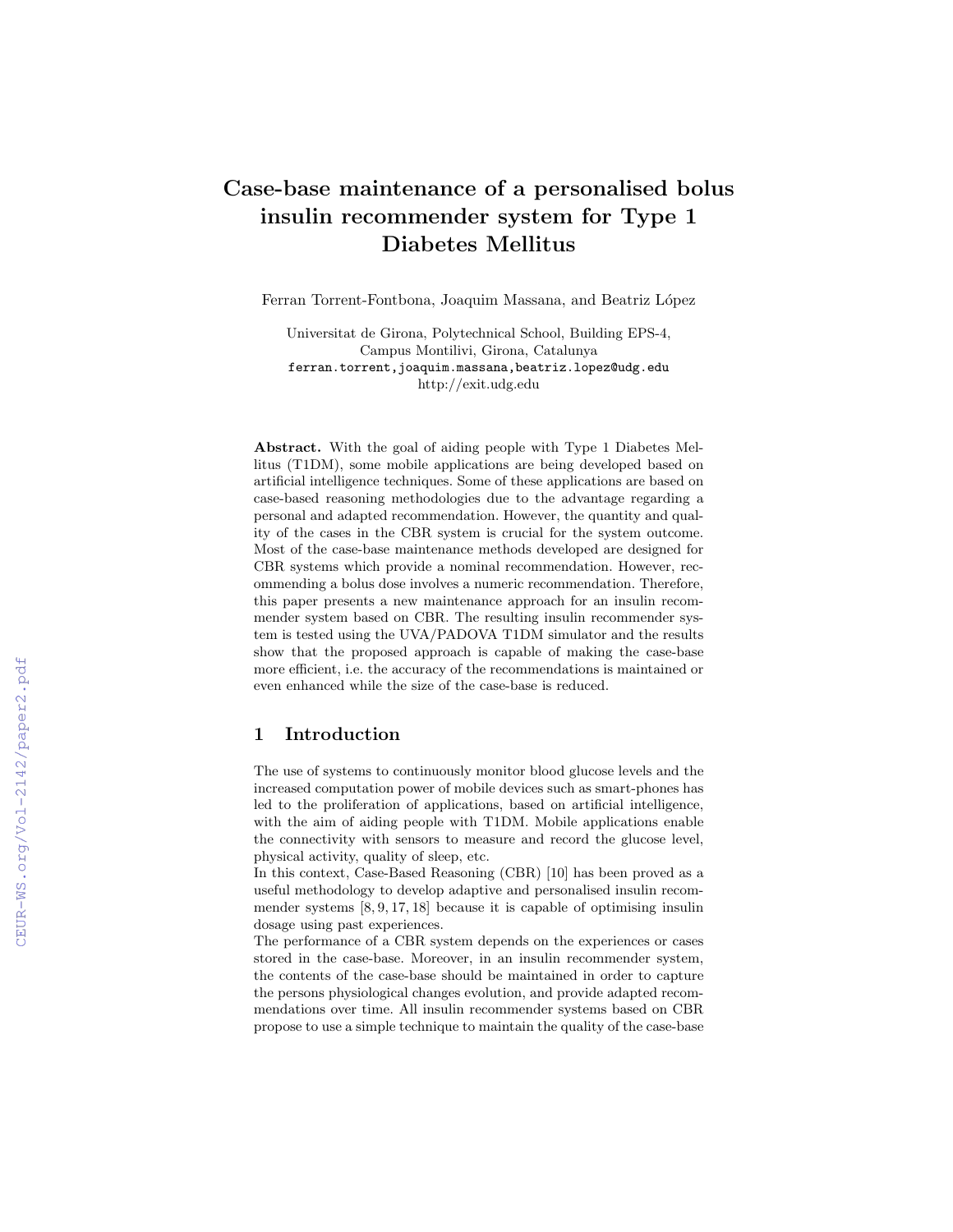#### 2 F. Torrent-Fontbona et al.

and they, mainly, rely on a small set of attributes to keep the case-base small and efficient [13,14,17]. However, the metabolism of carbohydrates, glucose and insulin depends on many factors (e.g. stress, physical activity, time of day, ambient temperature, etc.) and such simplistic approaches may hide. Therefore, applications which consider more attributes are needed, but if the number of attributes grows, so does the combinatorial. In this situation, current maintenance approaches of CBR insulin recommender systems fail in keeping the case-base efficient. Thus, a case-base editing techniques for CBR insulin recommender systems are needed in order to keep the case-base efficient even with a big number of attributes, and to follow possible changes in the users physiology (problem known as concept drift [19]).

This paper proposes a maintenance methodology that extends the methodology of PepperRec, [17], which is a CBR insulin recommender system. The proposed methodology is inspired in the maintenance methodology proposed in [5] which consists of three steps: retain, review and restore. Most case-base editing techniques are proposed for CBR systems which provide a nominal recommendation. Nevertheless, PepperRec provides a numeric recommendation. Thus, this paper presents a new case-base editing methodology for a CBR system which provides a numeric recommendation.

The proposed methodology is finally tested with the UVA/PADOVA T1DM simulator proving that it is capable of achieving a more efficient case-base than PepperRec, and even enhancing the accuracy of the recommendations.

# 2 Background

This sections briefly explains CBR and the insulin recommender system called PepperRec, which are necessary to follow this paper.

### 2.1 Case-Based Reasoning

CBR is a lazy learning technique that uses past experiences in order to search a solution for a new problem. The basic CBR methodology was described in [1] using 4 steps. First, given a query problem, situation or case, the retrieve step searches similar past experiences from the casebase. Second, the reuse step adapts the solutions of the retrieved cases to the query case. Third, the revise step analyses the outcome of the proposed solution and corrects it if necessary. Fourth, the retain step decides about to store the query case or not according to some strategy. In so doing, more recent approaches like [5] propose to unfold the CBR methodology into maintenance and application, moving the retain step into the maintenance part, and complementing it with review and restore steps, as depicted in Fig.1. This new approach highlights the importance of the quality and size of the case-base regarding the CBR system performance.

CBR systems can be divided into classification and regression approaches. CBR classifiers aim to provide a nominal solution, e.g. binary. These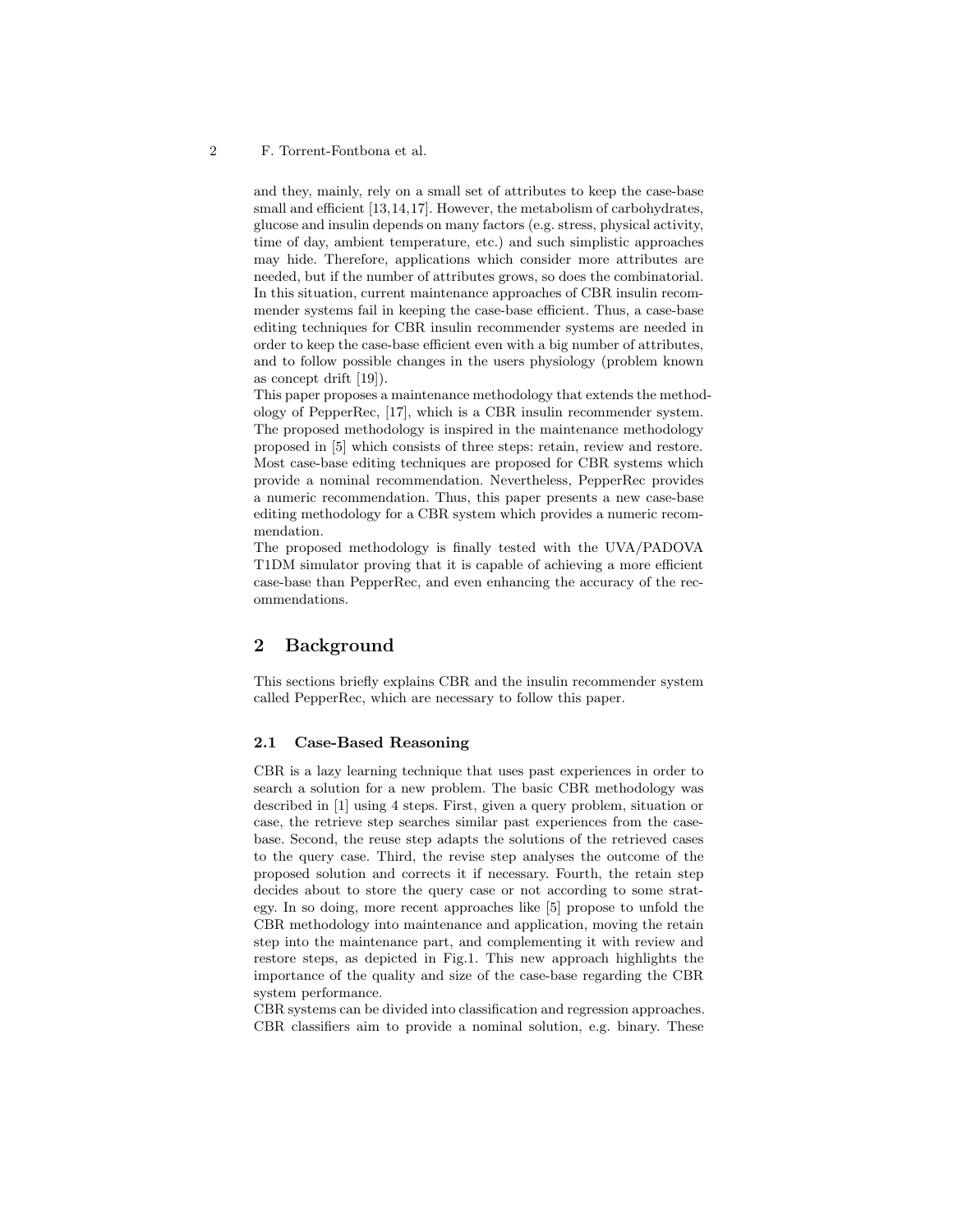

Fig. 1. CBR cycle extended with a maintenance phase.

approaches are the most common ones. On the other hand, regression approaches aim to provide a numeric solution, e.g. a real number. Both types can follow the retrieve-reuse-revise-retain methodology of CBR, but the techniques implementing the steps may be different.

### 2.2 Pepper insulin recommender

The work presented in this paper is based on the Pepper recommender system proposed in [17], which follows a CBR methodology. The system takes advantage of mobile technology to gather information about different sensors which sends information to the mobile through bluetooth low energy (physical activity band and continuous glucose monitor).

The goal of the system is to provide personalised bolus insulin recommendations for subjects with T1DM. Cases consist of the attributes that characterise and contextualise the ingest (case description) and the solution. Attributes are the following: time of the day, amount of carbohydrates of the meal (g), previous physical activity (quantified in a fourlevel graded scale) and planned physical activity during the postprandial (in the same scale). The solution consists of the Insulin to Carbohydrates Ratio (ICR) that enables the computation of the insulin dose (bolus).

The CBR system automatically revises the proposed solutions analysing the postprandial blood glucose. In particular, the theoretical optimal bolus is calculated using the minimum postprandial blood glucose. Using this optimal bolus, the ICR is further corrected according to the clinical knowledge as reported in [9, 17].

Finally, the retain step is executed and it consists of storing the new case, but check if there is an equal case (or similar enough) in the case-base independently of the solution. If this is the case, the old case is removed. No other maintenance method was developed. Thus, this paper focuses on the full maintenance procedure of such system, including the review and restore steps.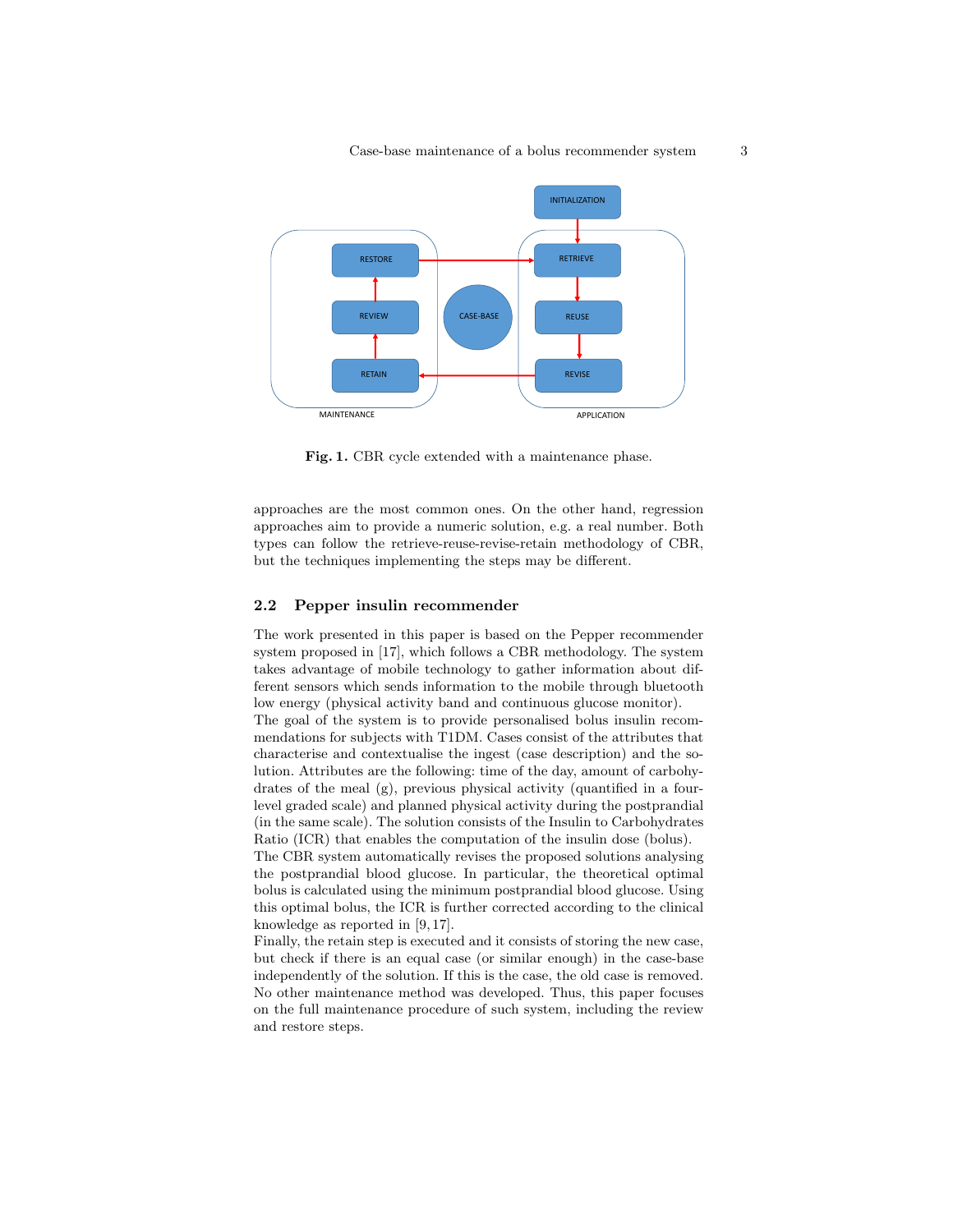4 F. Torrent-Fontbona et al.

### 3 Related work

CBR systems rely on the case-base to provide accurate solutions. Therefore, the case-base is expected to efficiently describe the problem space. Case-base editing techniques are responsible of avoiding case-bases to continuously grow in size and remove cases that may be redundant or not necessary.

However, the problem space can evolve and change throughout time. In such situations, old cases stored in the case-base may become less representative than new cases. This problem is called concept drift and there are some works in the literature that tackle this problem.

The Instance-Based learning Algorithm3 (IB3) [2] was one of the first attempts to handle the concept drift monitoring of the cases accuracy and the retrieval frequency. In [15], the Locally Weighted Forgetting (LWF) algorithm was proposed to reduce the weights of the k-nearest neighbours (k-NN) of a new case, so a case is discarded if its weight falls below a threshold. In [16], Salganicoff achieved suitable results in timevarying and static tasks with a method called Prediction Error Context Switching (PECS). With the aim of controlling in an autonomous manner the size and the composition of the case-base, Beringer and Hllermeier [3] presented an Instance-Based Learning on Data Streams (IBL-DS) algorithm. In [7] Delany et al. Proposed a two-level learning technique with the aim of solving the concept drift issues.

Recently, the authors in [11] proposed a case-base editing methodology to keep the case-base of a CBR binary classifier as small as possible but also capable of following a concept drift. The methodology consists of applying a case-base reduction technique, named Conservative Redundancy Reduction (CRR), but also, monitoring class instances variability to detect changes in the majority class in relevant regions of the solution space. Then, when a change is detected, old instances are removed (forgotten) because it is assumed that there is a concept drift.

Despite this research, there is still need of maintenance algorithms capable of dealing with numerical solutions, in order to dispose of reduced and compact case-bases even with the presence of concept drift.

# 4 Pepper recommender maintenance

The maintenance approach proposed in this paper consists of the three methods: recent strategy, time analysis and coverage and, finally, reachability analysis, which are applied in the retain, review and restore steps of the CBR methodology as described below. The retain step (recent strategy) uses the same methodology proposed in [17], but the time analysis and coverage and reachability analysis are new. Therefore, this paper extends the methodology proposed in [17] with the time analysis and coverage and reachability analysis.

The methodology proposed in [17] has been proved effective when cases are described with a few attributes. But the aim of this paper is to provide a complete maintenance methodology capable of dealing with cases described by many attributes.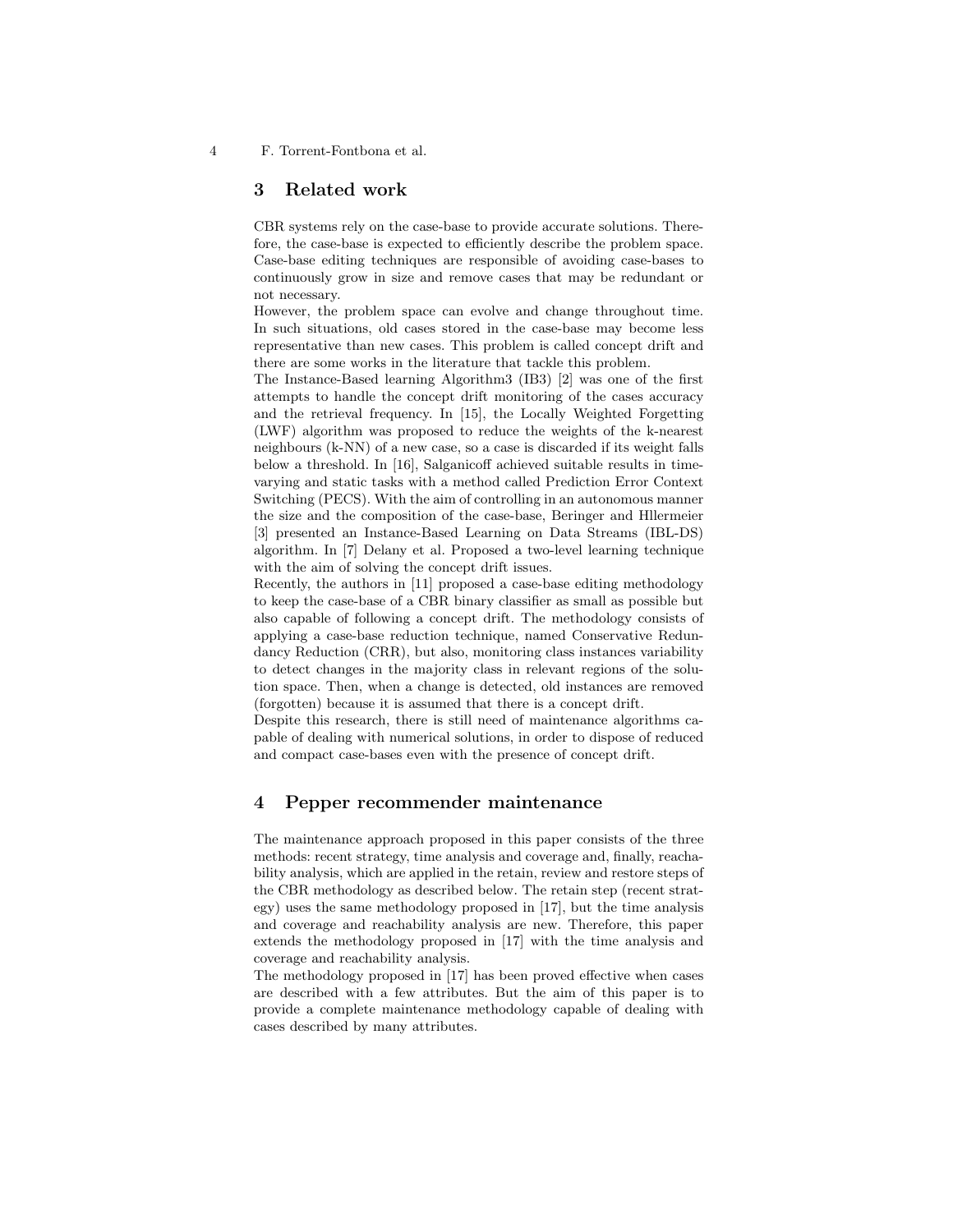#### 4.1 Retain: Recent strategy

As proposed in [17], the retain step consists of before storing a new case, check if there is an equal case in the case-base regarding the problem description. If an equal case to the new one is found, the old case is removed from the case-base. This approach assumes that a pair of cases with equal attributes but different ICR are due to a concept drift. Therefore, the old case should be removed. On the other hand, if equal cases have equal solutions, they are redundant and there is no need to keep both.

#### 4.2 Review and Restore: Time analysis

If the combinatorial of the attributes is big, and the strategy is limited to the condition of finding identical case description, the capacity of following the concept drift by the proposed retain is low.

Thus, we propose to statistically analyse the ICRs of the cases in the case-base throughout time, and if there are significant differences in the time-line, we assume that there is a concept drift. Specifically, we sort the cases according to their timestamp (time when they were stored), and the mean and standard deviation of the ICR of the cases is calculated using a sliding window. When, significant differences are detected respect the first window, the older cases are removed.

### 4.3 Review and Restore: Coverage and reachability analysis

Redundancy of cases could happen because cases with equal solutions are closely located in the problem space, i.e. the description of the cases (attributes) and their solutions are equal or very similar. Metrics such as the coverage or the reachability of the cases are then used to evaluate how useful and redundant the cases are. The coverage of a target case is defined as the set of cases that can be accurately solved by the target case. On the other hand, the reachability of a target case is defined as set of cases that can be used to accurately solve the target case.

Review results are then used to restore cases in the case-base, or remove those considered as redundant.

In order to decide if a numeric solution like the ICR is valid to solve another case, this paper proposes to convert the maximum accuracy of insulin infusion (or minimum error) to a maximum allowed difference between ICRs in order to be considered as equal. Thus, if the dose quantification error in the insulin infusion system is half a bolus, then this value is converted to a maximum difference between ICRs. Thus, it is converted to the maximum error in terms of ICR.

Once the maximum difference between ICRs is calculated, reachability and coverage of each case are calculated. Next, given the reachability and the coverage of the cases, restore techniques such as CRR [6] or Iterative Case Filtering (ICF) [4] can be applied.

The CRR algorithm uses the coverage to remove the redundant cases. In particular, it sorts cases by descending order of coverage. Then, it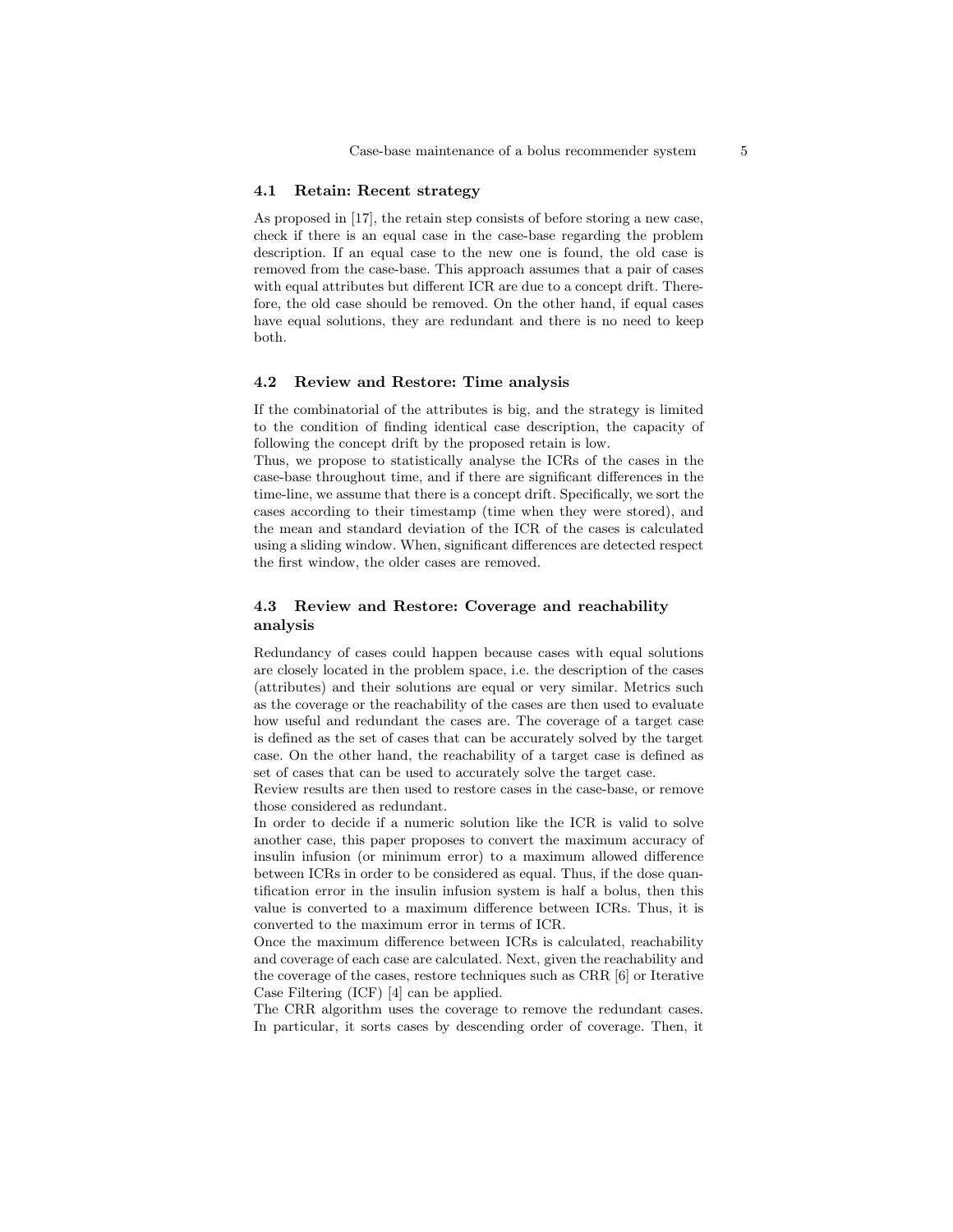6 F. Torrent-Fontbona et al.

iteratively adds the cases in the new case-base, but when a case is added, the cases of its coverage are removed from the cases-pending-to-add list. Therefore, these cases are removed from the final case-base.

On the other hand, ICF calculates the reachability and coverage of all cases and then removes those whose reachability is greater the coverage.

# 5 Results and discussion

Experimentation has been carried out using 11 virtual adults of the UVA/PADOVA simulator [12]. These consist of 180 days and 20 repetitions. The performance of the proposed methodology is evaluated in terms of the portion of time the blood glucose of the subjects is in, below or above the glycaemic target range, which has been set to [70,180] mg/dl for all the virtual subjects. The proposed methodology is also evaluated in terms of size of the case-base.

The performance of the proposed methodology is analysed using CRR or ICF as case-base editing techniques, and it is compared with the methodology proposed in [17] and labelled as no review-restore. The attributes of the cases are those specified in [17] (time of day, past and planned activity and quantity of carbohydrates) plus eight random attributes:

- One binary attribute
- Five attributes with three nominal values
- Two attributes with four nominal values

Fig. 2 shows how the proposed method improves the results respect to the absence of a maintenance step in terms of time in the glycaemic target range. In particular, the proposed methodology with CRR significantly outperforms the method without a review-restore approach for all subjects except subject 2 according to t-student tests. Subject 2 has the highest blood glucose stability and this may be the cause for not improving it, i.e. the achieved time in the target range already was very good. On the other hand, the use of ICF instead of CRR achieves slightly worse results, because it outperforms the method without review-restore for subject 1, 3 and 5-8.

Regarding the time below and above the target range, Fig. 3 and 4 show that the proposed methodology achieves similar results than the method without review-restore. T-student test confirm that the proposed methodology using either CRR or ICF achieves significantly better results for some subjects but for other achieves results without significant differences. This means that time below or above the target range is maintained or improved, but never is worsened.

These aforementioned results imply that blood glucose is more stable (has less surges or drops). Therefore, this reduces the risk of hypoglycaemia and its consequent complications (clumsiness, trouble talking, loss of consciousness, seizures, or death), and the risk of hyperglycaemia and its long-term microvascular (retinopathy, nephropathy and neuropathy) and macrovascular (coronary heart disease, stroke and peripheral vascular disease) complications.

The proposed methodology is expected not only to maintain or even improve the quality of the recommendations, but doing it with smaller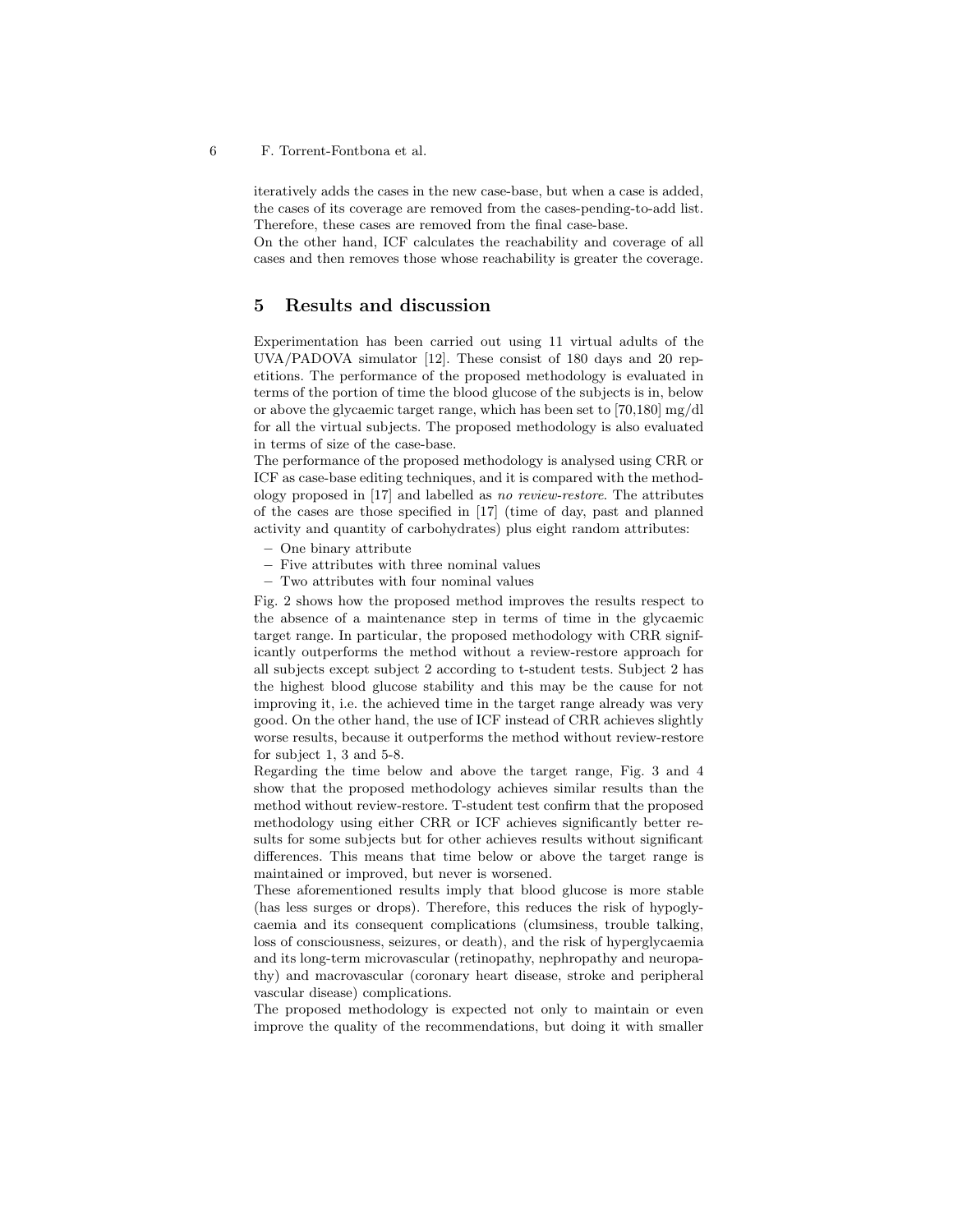

Fig. 2. Time in the glycaemic target range.



Fig. 3. Time above the glycaemic target range.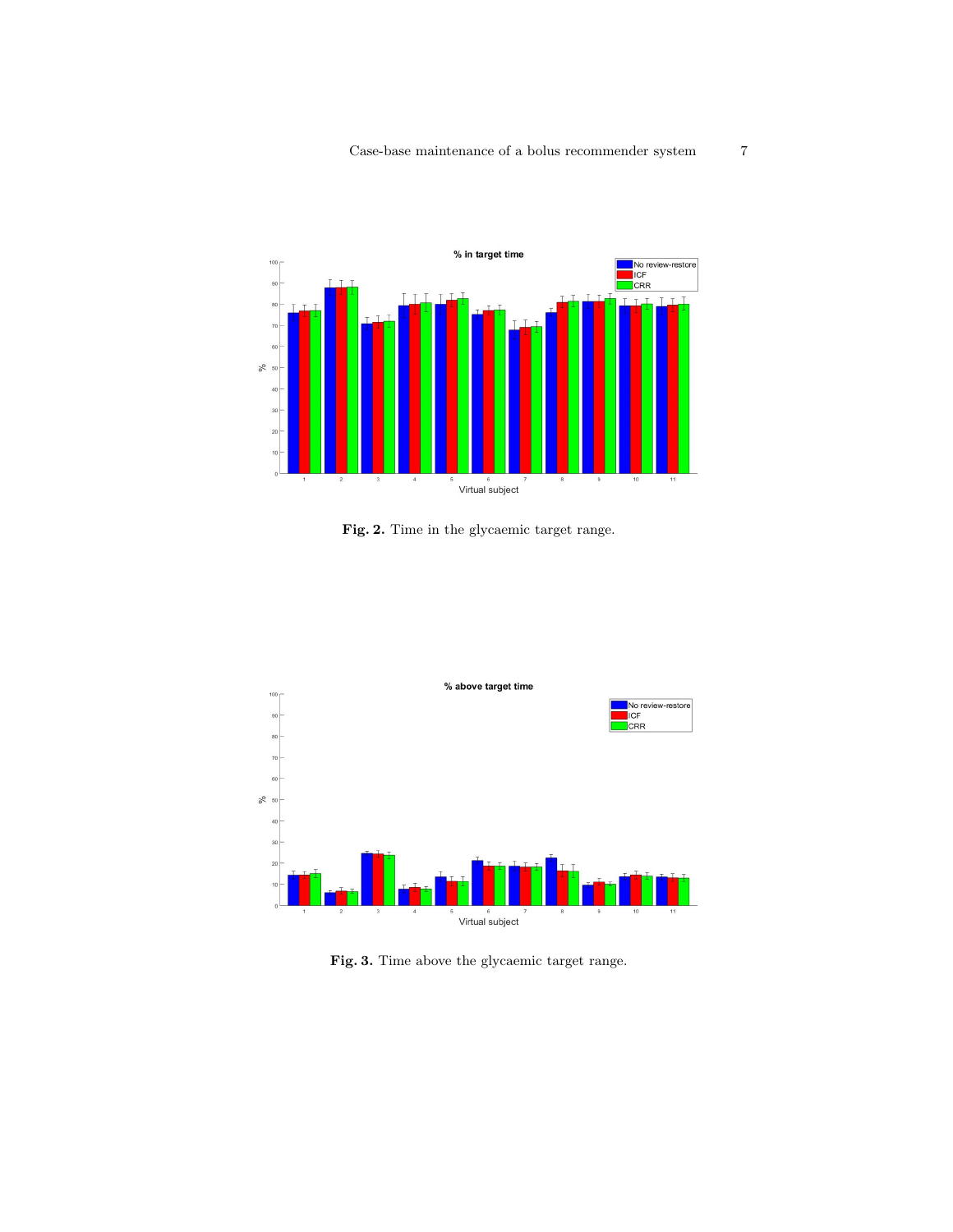

Fig. 4. Time below the glycaemic target range.



Fig. 5. Size of the case-base.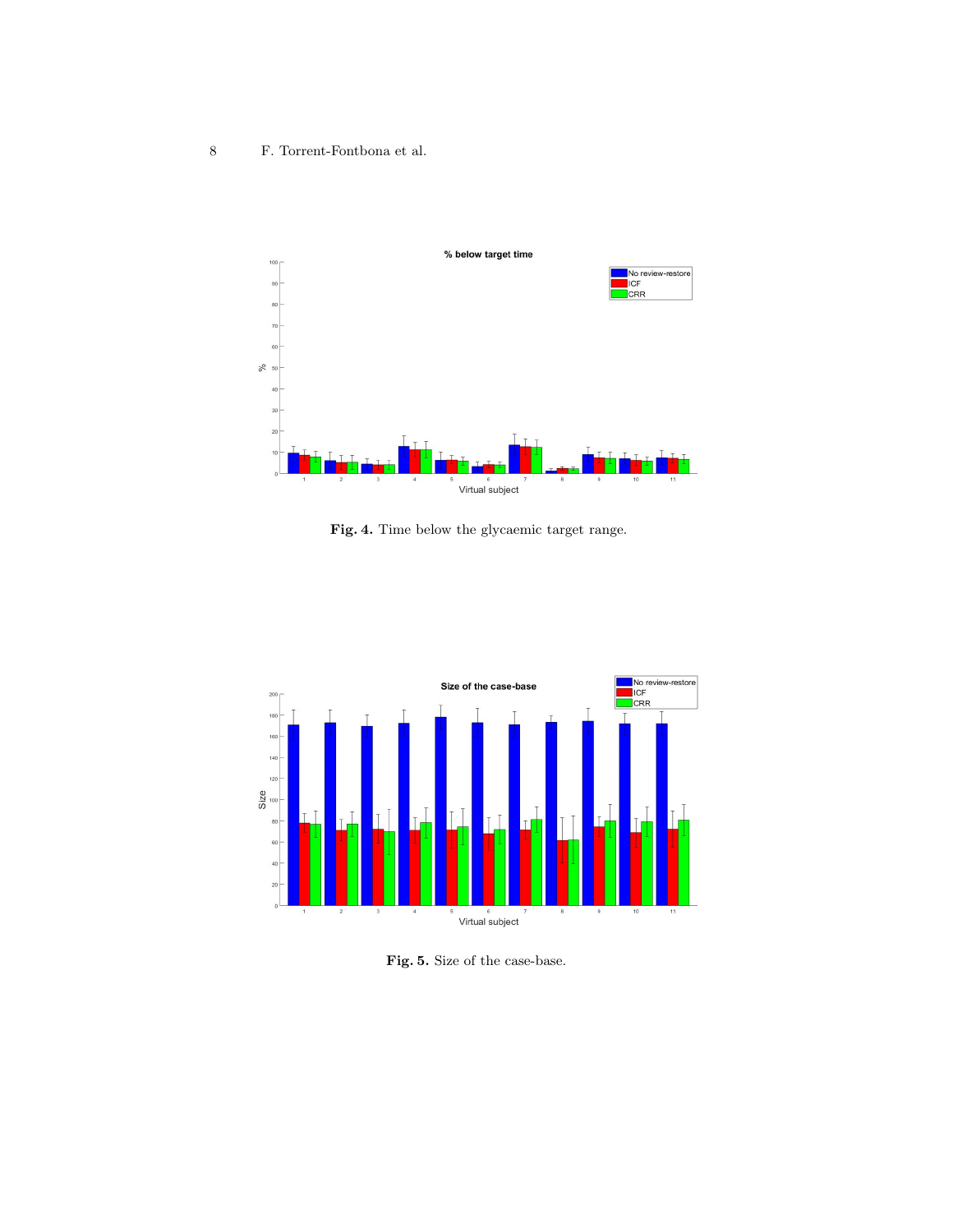case-base. Fig. 5 shows the average and standard deviation of the size of the case-bases for all the virtual subjects when using PepperRec (without a review-restore phase) or the proposed methodology with ICR or CRR. The results show that there is a clear reduction in the size of the case-base using the proposed maintenance system.

Thus, the proposed methodology achieves more efficient case-bases, since the CBR system provides slightly better recommendations but using smaller case-bases. This is especially relevant because the system is less computationally demanding.

# 6 Conclusions

Bolus insulin recommender systems based on case-based reasoning for T1DM have been proven capable of providing accurate recommendations. In order to be useful and accessible to people with diabetes, these systems need to be implemented in mobile devices such as mobile phones. The efficiency of case-based reasoning systems relies on the size and quality of the case-base. As a consequence, this paper presents a methodology for editing the case-base in order to keep it efficient, i.e. small and accurate, and capable of dealing with mid- and long-term changes in the subject's physiology, problem known as concept drift.

The proposed method has been tested with 11 virtual adults using the UVA/PADOVA simulator. The achieved results demonstrate that the proposed method is capable of maintaining the case-base smaller than other methods and the whole system is capable of providing more accurate recommendations. Thus, the case-bases are smaller and the portion of time the blood glucose of the subjects is inside the glycaemic target range is slightly greater, which reduces the probability of hyper- and hypoglycaemia.

This work is still not finished and needs more experimentation to support these encouraging results. Moreover, it would be interesting to study how to complement this work with techniques capable of learning the relevance of the attributes.

# Acknowledgments

This project has received funding from the European Union Horizon 2020 research and innovation programme under grant agreement No. 689810, www.pepper.eu.com/, PEPPER, and the grant of the University of Girona 20162018 (MPCUdG2016). The work has been developed with the support of the research group SITES awarded with distinction by the Generalitat de Catalunya (SGR 20142016).

# References

1. Agnar Aamodt and Enric Plaza. Case-based Reasoning: Foundational Issues, Methodological Variations, and System Approaches. AI Commun., 7(1):39–59, 1994.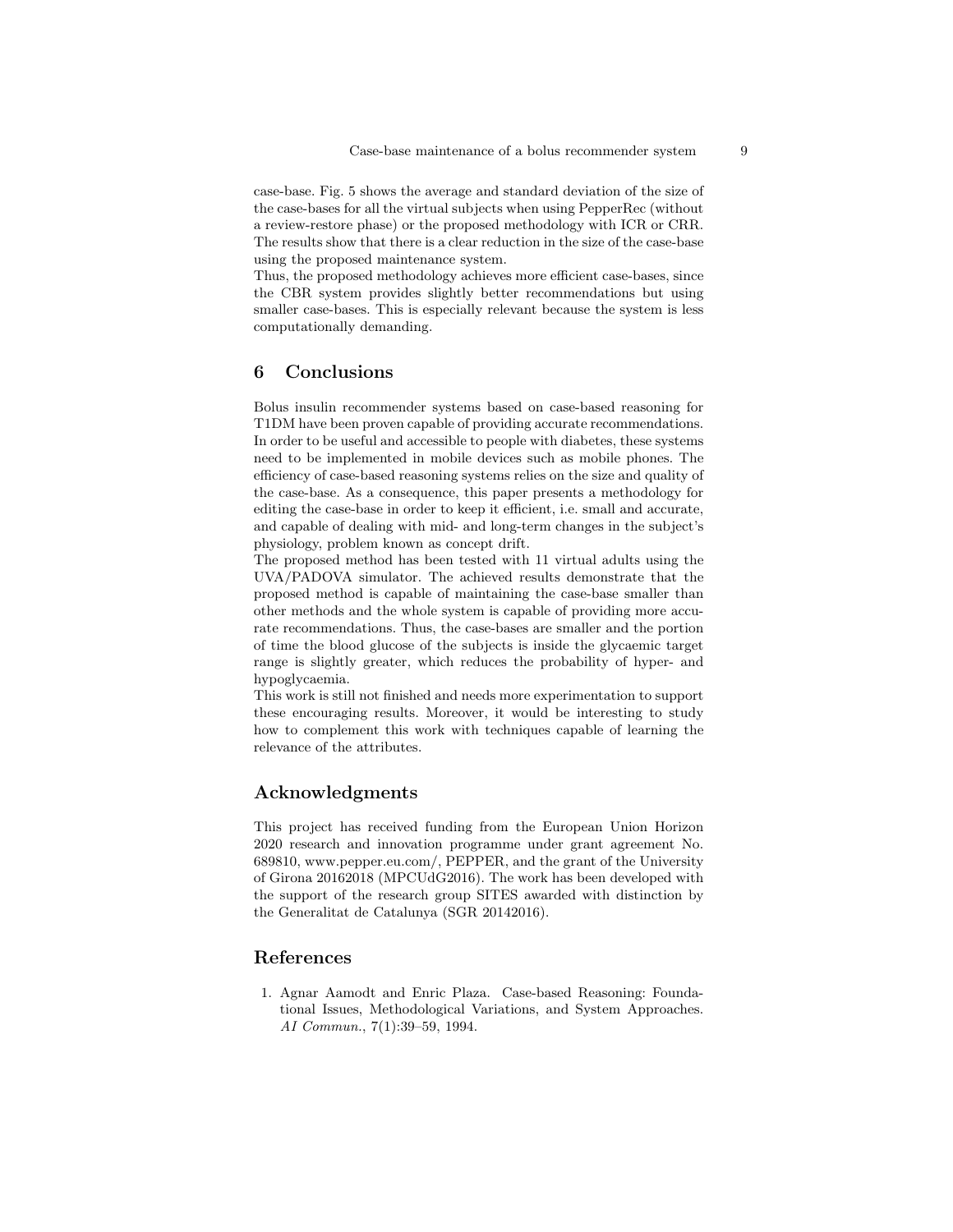- 10 F. Torrent-Fontbona et al.
	- 2. David W Aha, Dennis Kibler, and Marc K Albert. Instance-based learning algorithms. Machine learning, 6(1):37–66, 1991.
	- 3. Jürgen Beringer and Eyke Hüllermeier. Efficient instance-based learning on data streams. Intelligent Data Analysis, 11(6):627–650, 2007.
	- 4. Henry Brighton and Chris Mellish. Advances in instance selection for instance-based learning algorithms. Data mining and knowledge discovery, 6(2):153–172, 2002.
	- 5. Ramon Lopez De Mantaras, David McSherry, Derek Bridge, David Leake, Barry Smyth, Susan Craw, Boi Faltings, Mary Lou Maher, Michael T Cox, Kenneth Forbus, and Others. Retrieval, reuse, revision and retention in case-based reasoning. The Knowledge Engineering Review, 20(3):215–240, 2005.
	- 6. Sarah Jane Delany and Pádraig Cunningham. An analysis of casebase editing in a spam filtering system. In European Conference on Case-Based Reasoning, pages 128–141. Springer, 2004.
	- 7. Sarah Jane Delany, Pádraig Cunningham, Alexey Tsymbal, and Lorcan Coyle. A case-based technique for tracking concept drift in spam filtering. Knowledge-based systems, 18(4-5):187–195, 2005.
	- 8. Pau Herrero, Jorge Bondia, Oloruntoba Adewuyi, Peter Pesl, Mohamed El-Sharkawy, Monika Reddy, Chris Toumazou, Nick Oliver, and Pantelis Georgiou. Enhancing automatic closed-loop glucose control in type 1 diabetes with an adaptive meal bolus calculator in silico evaluation under intra-day variability. Computer Methods and Programs in Biomedicine, 146:125–131, jul 2017.
	- 9. Pau Herrero, Peter Pesl, Jorge Bondia, Monika Reddy, Nick Oliver, Pantelis Georgiou, and Christofer Toumazou. Method for automatic adjustment of an insulin bolus calculator: In silico robustness evaluation under intra-day variability. Computer Methods and Programs in Biomedicine, 119(1):1–8, 2015.
	- 10. Janet Kolodner. Case-based reasoning. Morgan Kaufmann, 2014.
	- 11. Ning Lu, Jie Lu, Guangquan Zhang, and Ramon Lopez De Mantaras. A concept drift-tolerant case-base editing technique. Artificial Intelligence, 230:108–133, 2016.
	- 12. Chiara Dalla Man, Francesco Micheletto, Dayu Lv, Marc Breton, Boris Kovatchev, and Claudio Cobelli. The UVA/PADOVA Type 1 Diabetes Simulator: New Features. Journal of Diabetes Science and Technology, 8(1):26–34, 2014.
	- 13. Stewart Massie. Complexity Modelling for Case Knowledge Maintenance in Case-Based Reasoning. PhD thesis, Robert Gordon University, 2006.
	- 14. Peter Pesl, Pau Herrero, Monika Reddy, Nick Oliver, Desmond G Johnston, Christofer Toumazou, and Pantelis Georgiou. Case-based reasoning for insulin Bolus Advice: evaluation of case parameters in a six-week pilot study. Journal of diabetes science and technology, 11(1):37–42, 2017.
	- 15. Marcos Salganicoff. Density-adaptive learning and forgetting. In Proceedings of the Tenth International Conference on Machine Learning, volume 3, pages 276–283, 1993.